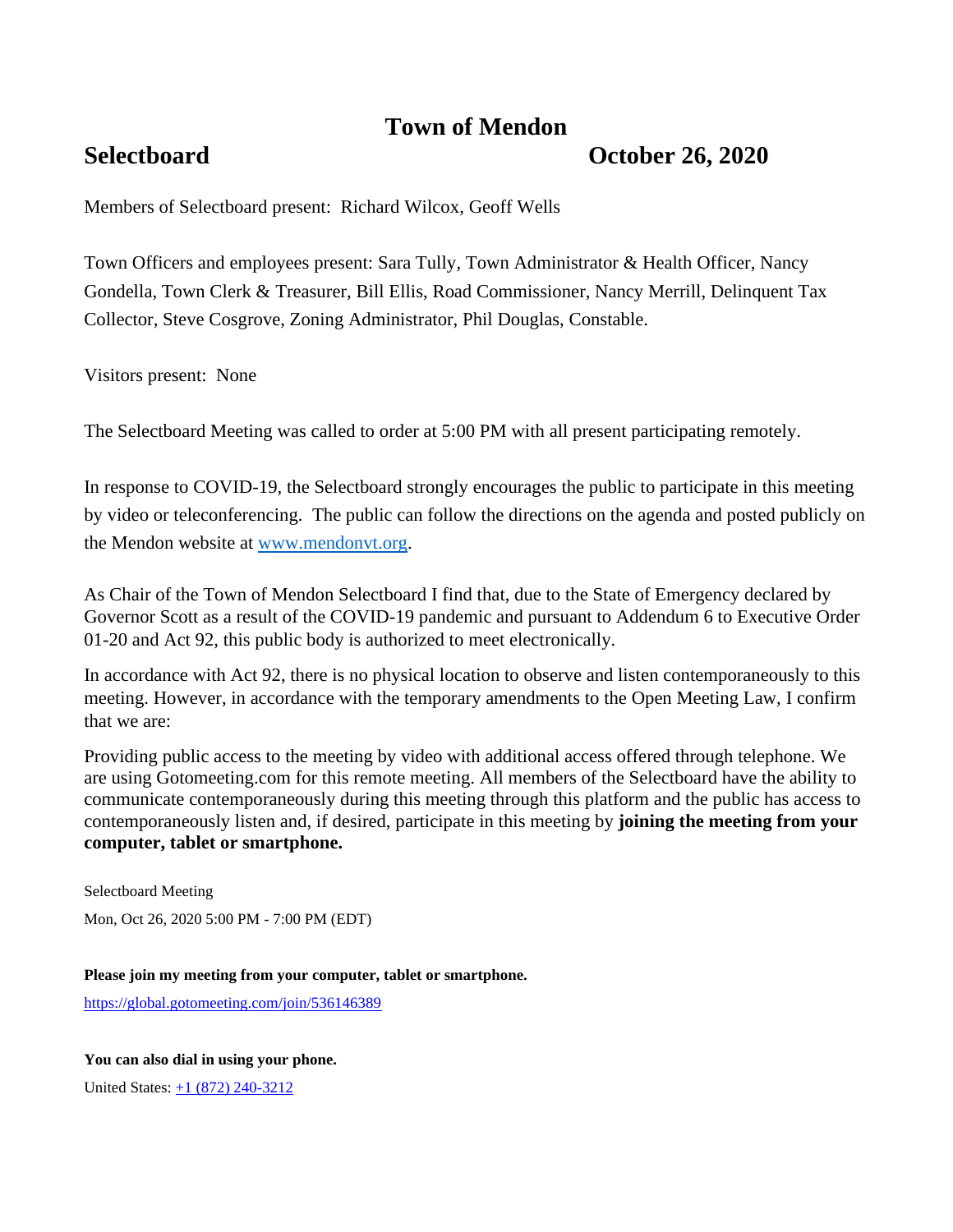**Access Code:** 536-146-389

New to GoToMeeting? Get the app now and be ready when your first meeting starts: <https://global.gotomeeting.com/install/536146389>

- a) Providing public notice of instructions for accessing the meeting. We previously gave notice to the public of the necessary information for accessing this meeting, including how to access the meeting using telephone and video in our posted meeting agenda. Instructions have also been provided on the town website at: www.mendonvt.org.
- b) Providing a mechanism for the public to alert the public body during the meeting if there are problems with access. If anybody has a problem, please *e-mail mendonclerk@comcast.net* and
- c) Continuing the meeting if necessary. In the event the public is unable to access this meeting, it will be continued to a time and place certain.

Please note that all votes taken during this meeting that are not unanimous will be done by roll call vote, in accordance with the law.

Let's start the meeting by taking a roll call attendance of all members participating in the meeting.

Roll call: Richard Wilcox, Geoff Wells

Agenda: R. Wilcox moved to approve the agenda. Motion seconded by G. Wells. The Selectboard unanimously approved the motion.

### Announcement

The Town of Mendon is accepting applications for a Highway Maintenance/Equipment Operator and Building/Grounds Maintenance. This is a full-time position. Information can be found on the town website at [www.mendonvt.org.](http://www.mendonvt.org/) The Town of Mendon is also accepting applications for a part time Highway Maintenance/Equipment Operator seasonal position from November 2020 to March 2021.

There is a vacancy on the Selectboard. Interested parties should submit a letter of interest to Sara Tully, Town Administrator at [mendonadmin@comcast.net](mailto:mendonadmin@comcast.net)

### Administrative Matters

*Selectmen's Orders* were reviewed. Motion by R. Wilcox to approve payroll for the period ending 10/17/2020 in the amount of \$9,409.10. Motion seconded by G. Wells. The Selectboard unanimously approved the motion. Motion by R. Wilcox to approve orders for period ending 10/26/20 for \$1,104,111.07 and \$9,703.20. Motion seconded by G. Wells. The motion passed.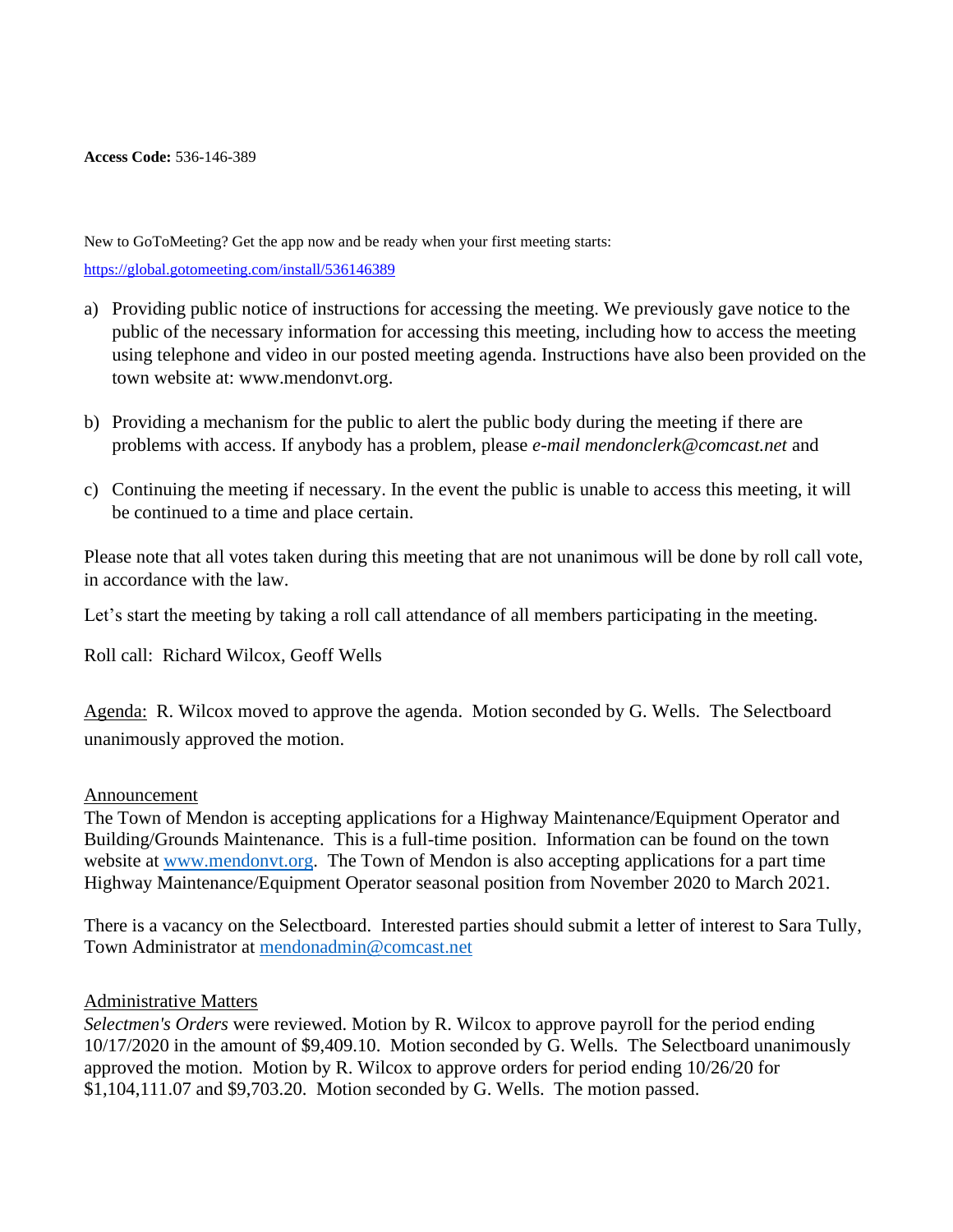Minutes of Previous Meeting: R. Wilcox moved to approve the minutes of 10/13/20. Motion seconded by G. Wells. The motion passed.

## Business

*Tax Sales* N. Merrill addressed the Selectboard requesting to hire Chris Corsones to conduct tax sales for 6 properties. Each property was reviewed with what is owed to the town. The Selectboard approved N. Merrill's request. The Town of Mendon will not make the opening bid. All expenses owed to the town including expenses from previous tax sales is expected to be the minimum bid on the property. N. Merrill verified with the Selectboard that the attorney's fees will be paid by the town if there are no bidders at the tax sale. The Selectboard agreed and confirmed these costs would carry forward with the property in the amount due to the town.

*Health Insurance 2021* S. Tully presented 2021 health insurance rates. Rates increased 1.75% for 2021. If the Selectboard continues with the same funding options the overall exposure for health insurance cost is \$5,174 lower than last year. However, if all employees took full advantage of the insurance offered to them it would increase the budget by 47%.S. Tully requested the Selectboard make a decision regarding health insurance by the next Selectboard meeting in order for employees to evaluate their options.

*Budget 21-22* S. Tully presented the first draft of the 2021-2022 budget. Department heads are requested to submit input at the next Selectboard Meeting. S. Tully will send the request to submit budget input to her prior to the meeting for incorporation in the draft budget. The Selectboard will discuss the budget for the next four Selectboard Meetings.

*Holiday Appreciation Dinner* In lieu of the holiday dinner this year, S. Tully suggested providing elected and appointed officials and town employees with gift certificates to local Mendon restaurants. It is not appropriate for the town to gather in the midst of the pandemic, but the town would not be able to run without volunteer hours with a strong dedication to the town. The Selectboard approved the proposal.

*Road Crew Opening* S. Tully provided an update on the search for a qualified candidate to fill the open position. The Selectboard discussed options of filling the vacancy with a part time seasonal position as well.

*Selectboard Vacancy* Hal Rosenzweig decided not to fill the position. The Selectboard is looking for a Mendon voter to fill the vacancy on the Selectboard. Interested parties can submit letters of interest to S. Tully at mendonadmin@comcast.net.

*COVID-19 Response & Town Government Operations* N. Gondella reported the State of Vermont was increasing State Aid to Highways by \$11,800 to assist with COVID 19 expenses. The Selectboard discussed with B. Ellis plans to continuing operations in the case of illness this winter. S. Tully reported there is a roundtable discussion with Vermont Local Roads to discuss this issue and other effecting